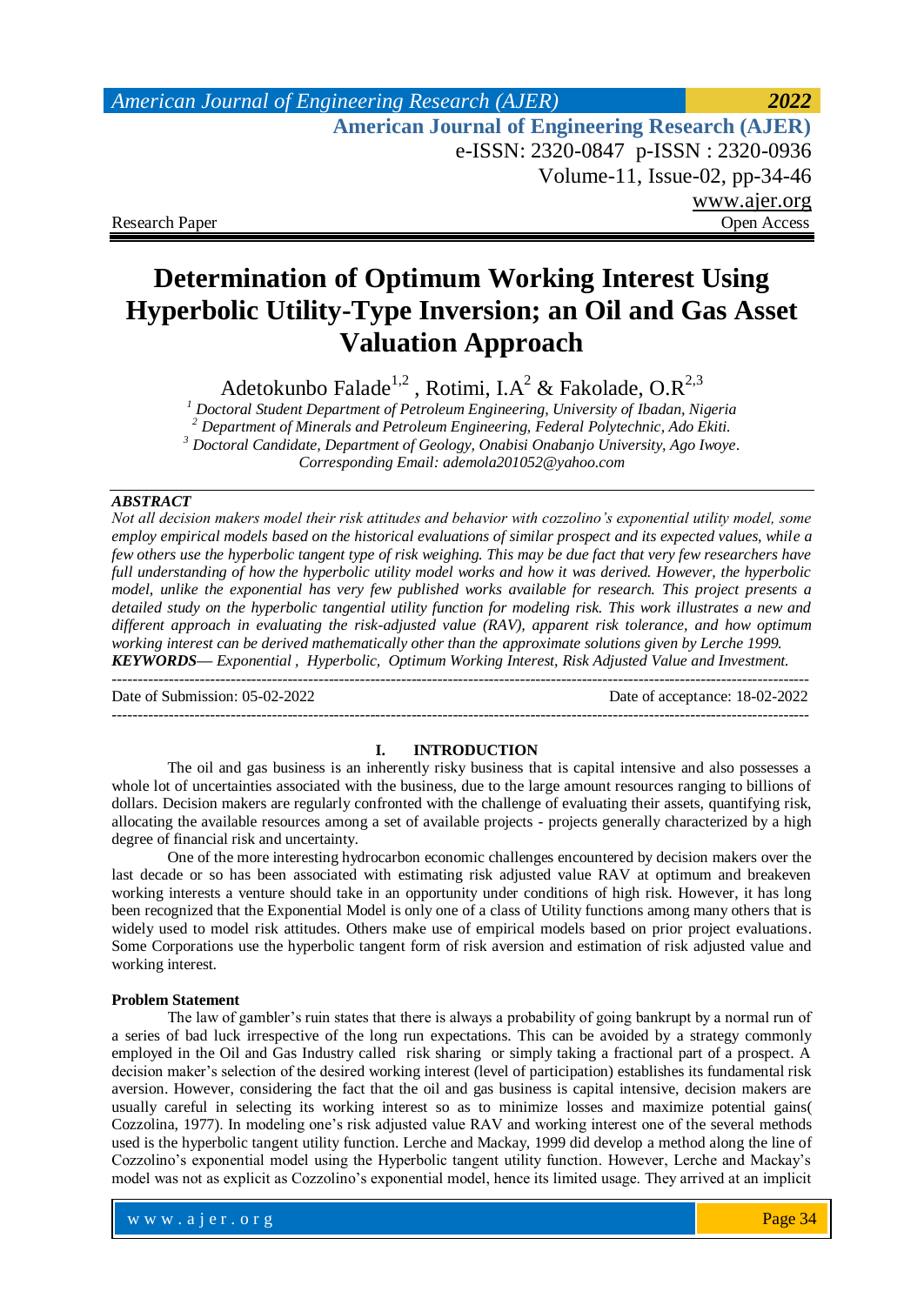model for Working Interest determination using the hyperbolic tangent function to model risk and exponential inversion to translate utilities to monetary values. So their model can be termed a hybrid model. This work investigates the determination of working interest using the hyperbolic tangent model and hyperbolic type inversion scheme.

## **II. LITERATURES**

A practical alternative to determine venture participation when the decision maker's level of risk aversion changes with profitability and risk investment (McKay, 1975) ; in this method, decision makers evaluate their fundamental risk aversion in all ventures when the expected profit equals the risk investment in each venture. A decision maker's selection of a desired participation level for any venture that anticipates only a discounted payout establishes his fundamental risk aversion. Venture participation is determined after a thorough review of the interrelation of venture profitability, total risk investment, risk aversion S, probability of success  $P_s$ , and available risk investment funds M (Greenwolt, 1981)

Given that the probability of failure is equal to probability of dry holes ( Mian, 2002). He derives the following expression for determining venture participation F

#### $F=\frac{H}{A}$ **………………………………………………………………..……**.1

participation using this method must first establish the appropriate value of *H* for the venture.

Where H is the desired working interest, Risk capacity  $(R)$  is the ratio of one successful venture to the one success and the maximum number of unsuccessful venture expenditures recovered by the profit of that success. Equation 1 is used to determine venture participation without having quantifying risk aversion in terms of S ( Quick, 1984). Decision makers determine their fundamental aversion to risk in this equation by the selection of *H* for any venture that anticipates only a discounted payout. Decision makers who choose to evaluate his venture

## **EXPECTED VALUE (EV) APPROACH**

Decision making theory proposes that when choosing between alternative projects, the preferred or most likely selected project is one which maximizes value. This approach explicitly makes use of the probability of occurrence of each of the various outcomes of an investment. The Expected Value is in fact, the probability weighted average or the mean of the various value outcomes of an investment. It includes the probability of occurrence of all the events in a prospect( Baird, 1989).



This is a two outcome prospect such as in wild cat drilling in which the outcomes are Discovery with present value, V or Dry hole, with a loss of C, the cost of the drilling operation and any other upfront Exploration costs.

## **DETERMINATION OF OPTIMUM WORKING INTEREST**

The risk adjusted value RAV is a non linear function of working interest  $(W)$  – thus there is an optimum working Interest at the risk adjusted value is maximum. Differentiating with respect to working interest, one can derive the optimum working interest that maximizes risk adjusted values RAV( Chavasjean, 2004). The formula for optimum working interest can be derived by differentiating the risk adjusted values RAV with respect to working interest and setting the derivative to zero( Rosenberg,1985)

#### $RAV = RT \tanh^{-1}\left[P_s \tanh\left(\frac{W}{R}\right)\right]$  $\frac{WV}{RT}\Big) - P_{f} tanh\Big(\frac{W}{R}\Big)$  $\boldsymbol{R}$

Differentiating **RAV** and setting the derivative  $\frac{dRAV}{dw} = 0$  and simplifying the equation yield

 $\cosh \frac{W_{opt}C}{RT} = \left(\frac{P}{P}\right)$  $\frac{Y}{P_S V}$  **……………………………………………………….…..2 Using Laplace Transformation** Recall, ……………………………….………………………3 F(

 $L\{F(t)\} = \int_{t=0}^{t=\infty} (\cosh(at))e^{-st} dt = \frac{S}{S^2-1}$  **………………………………………….…...4** Therefore, simplifying the Laplace transforms of equation 2 yield solving for S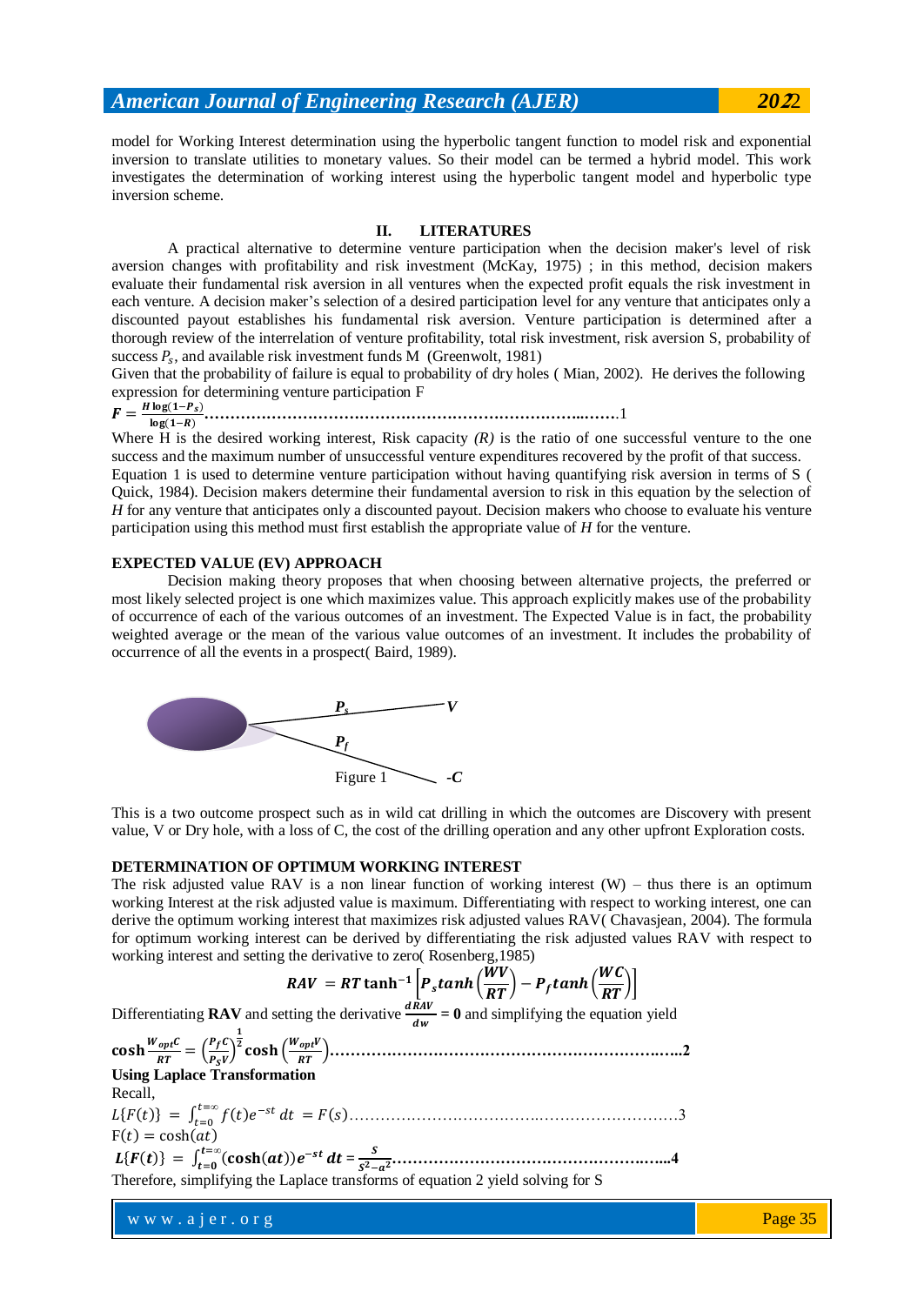………………………………………………….………………5 **Using Laplace Inverse Transformation** = ………………………………………………………………..…………6 Therefore, the inverse transforms of equation 5 yield …………………………………………………………………7 Therefore, optimum working interest using hyperbolic tangent utility-type inversion 

$$
W_{opt} = \frac{W_{opt}}{(P_s V)^{\frac{1}{2}}(V)^2 - (P_f C)^{\frac{1}{2}}(C)^2}
$$

## **LERCHE & MACKAY (HYPERBOLIC UTILITY) APPROACH Risk Adjusted Value RAV Analysis**

Use of Hyperbolic Utility Function form:

 ………………………………………………………………………..\*1 Where  $x =$  terminal wealth and  $r =$  risk aversion level  $= 1/m$ illionths

The Expected Utility (EU) of the prospect in Figure 2.1( Lerche, 1993) can be expressed by the following:

 …………………………………….\*3

 $EU(x) = \left[1 - P_{\rm s} \tanh\left(\frac{W}{R}\right)\right]$ …………………………………………...…\*4

The Certainty Equivalent (CE) of this expected utility is the Risk Adjusted value and Lerche & Mackay assumed it is also of the *exponential form* and expressed it as:

$$
e^{-\frac{RAV}{RT}} = \left[1 - P_s \tanh\left(\frac{WV}{RT}\right) + P_f \tanh\left(\frac{WC}{RT}\right)\right] \dots
$$

$$
RAV = -RT \ln \left[ 1 - P_s \tanh \left( \frac{WV}{RT} \right) + P_f \tanh \left( \frac{W C}{RT} \right) \right] \dots
$$

The equation is equivalent to Cozzolino's formula, but for hyperbolic tangent weighting of risk aversion rather than exponential ( Smith, 2003)

#### **Optimum Working Interest**

The Risk Adjusted Value RAV) is also a non linear function of the Working Interest, WI. Differentiating the risk adjusted value RAV equations \*6 with respect to WI and equating the derivative to zero( Capen 1976), RAV has maximum value at Working Interest expressed implicitly by:

 ………………………………………………………\*7

Solving the explicit equation yield an approximate solution of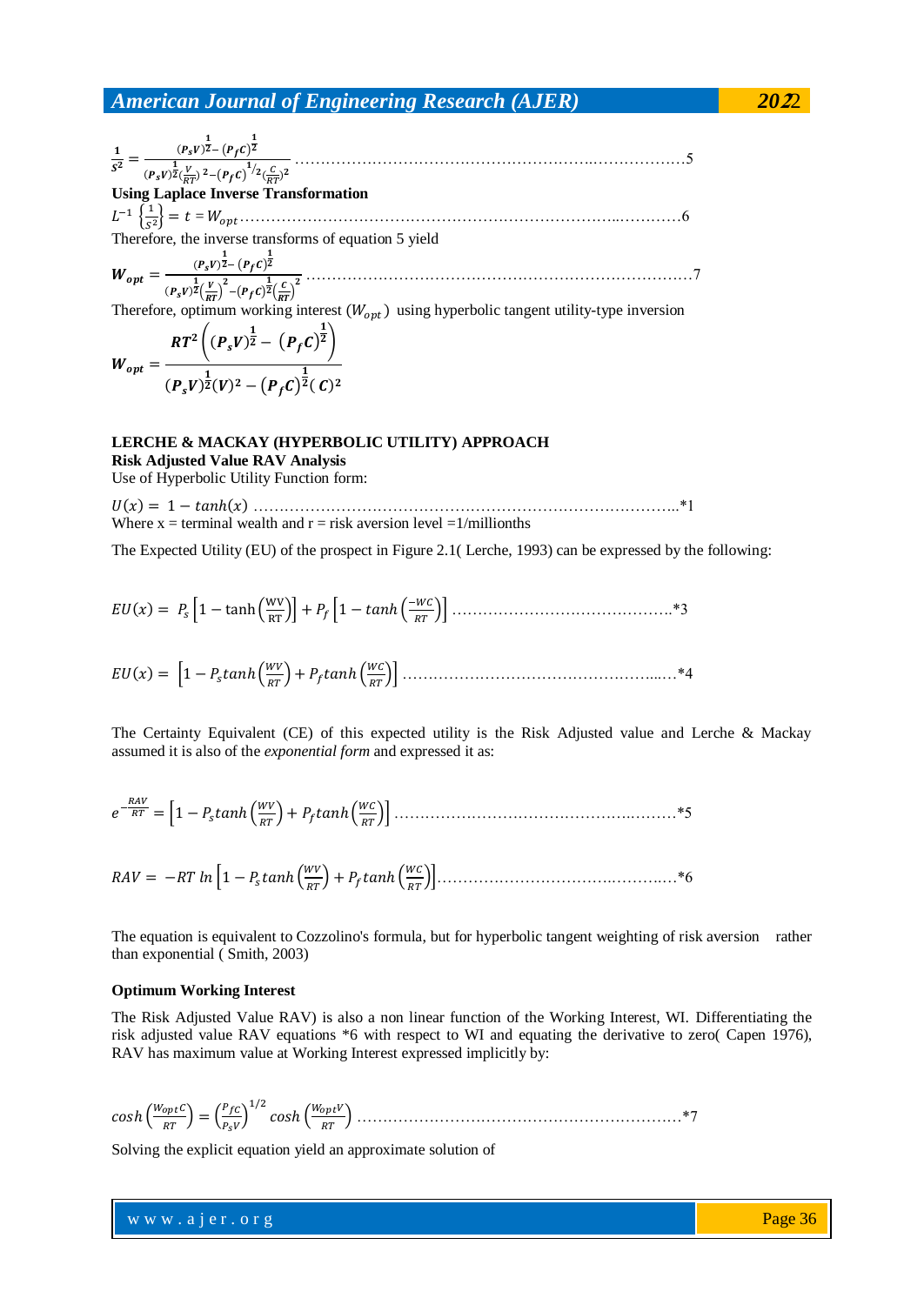## **Aim of study**

The aim of this work is formulating mathematically a model for estimating risk adjusted value RAV and working interest at optimum and at breakeven using the Hyperbolic tangent utility functions and hyperbolic type inversion scheme.

#### **Objectives of this study**

To derive an empirical formula for estimating risk adjusted value (RAV) and optimum working interest using the hyperbolic tangent utility functions and hyperbolic type inversion scheme and to study the effect of changes in net present value (NPV), cost of investment, and success chance factor on the optimum working interest.

#### **Justification of study**

Lerche & Mackay, in their investigation of the use of the hyperbolic model used the hyperbolic function to model risk but the exponential form for inversion into real monetary values making its model a hybrid model. However, this model uses hyperbolic function to model risk and also inversion into real monetary values.

#### **Scope of study**

This study is limited to evaluation of risk adjusted value, optimum working interest and breakeven working interest by hyperbolic tangent utility function.

## **III. METHODOLOGY**

Model development simply involves the mathematical analysis of the hyperbolic utility function and the direct substitution of the hyperbolic tangent of the utility function as the certainty equivalent (C.E) unlike the Lerche hyperbolic model that uses an exponential certainty equivalent (C.E) and a further resolving of risk adjusted value using Laplace transform and Inverse Laplace Transform to solve for an exact solution of the optimum working interest and the breakeven working interest. Data from C.k Moore (2005) and Lerche is utilized to test the model.

#### **DETERMINATION OF RISK ADJUSTED VALUE RAV**

#### **Given the Utility function hyperbolic form:** ……………………………………………………………………….8  $r = \frac{1}{R}$  $U(x) = \text{Tanh}(x/RT)$ where x represents wealth and RT is the risk tolerance in monetary values The Expected Utility (EU) of the prospect can be expressed by the following:  $EU(x) = \left[ P_{\rm s} \tanh \left( \frac{W}{R}\right) \right]$  ……………………………………………..……..9 The Certainty Equivalent (CE) of this expected utility is the Risk Adjusted value when expressed in hyperbolic form is given by  $\tanh \frac{R}{L}$  $\frac{RAV}{RT} = \Big[ P_s \tanh\Big(\frac{W}{R}\Big)$  $\left(\frac{W V}{R T}\right)$  –  $P_f$ tanh $\left(\frac{W}{R}\right)$  $\boldsymbol{R}$  $RAV = RT \tanh^{-1}\left[P_{\rm s} \tanh\left(\frac{W}{R}\right)\right]$ ……………………….………………....10

This gives the formula for evaluating risk adjusted value RAV using hyperbolic tangent utility function.

## **DETERMINATION OF OPTIMUM WORKING INTEREST**

The risk adjusted value RAV is a non linear function of working interest  $(W)$  – thus there is an optimum working Interest at the risk adjusted value is maximum. Differentiating with respect to working interest, one can derive the optimum working interest that maximizes risk adjusted values RAV. The formula for optimum working interest can be derived by differentiating the risk adjusted values RAV with respect to working interest and setting the derivative to zero. Recall, the RAV equation 10

$$
RAV = RT \tanh^{-1}\left[P_s \tanh\left(\frac{WV}{RT}\right) - P_f \tanh\left(\frac{WC}{RT}\right)\right]
$$

Differentiating **RAV** and setting the derivative  $\frac{dRAV}{dw} = 0$  and simplifying the equation yield

 **……………………………………………………….…..11**

## **Using Laplace Transformation** Recall,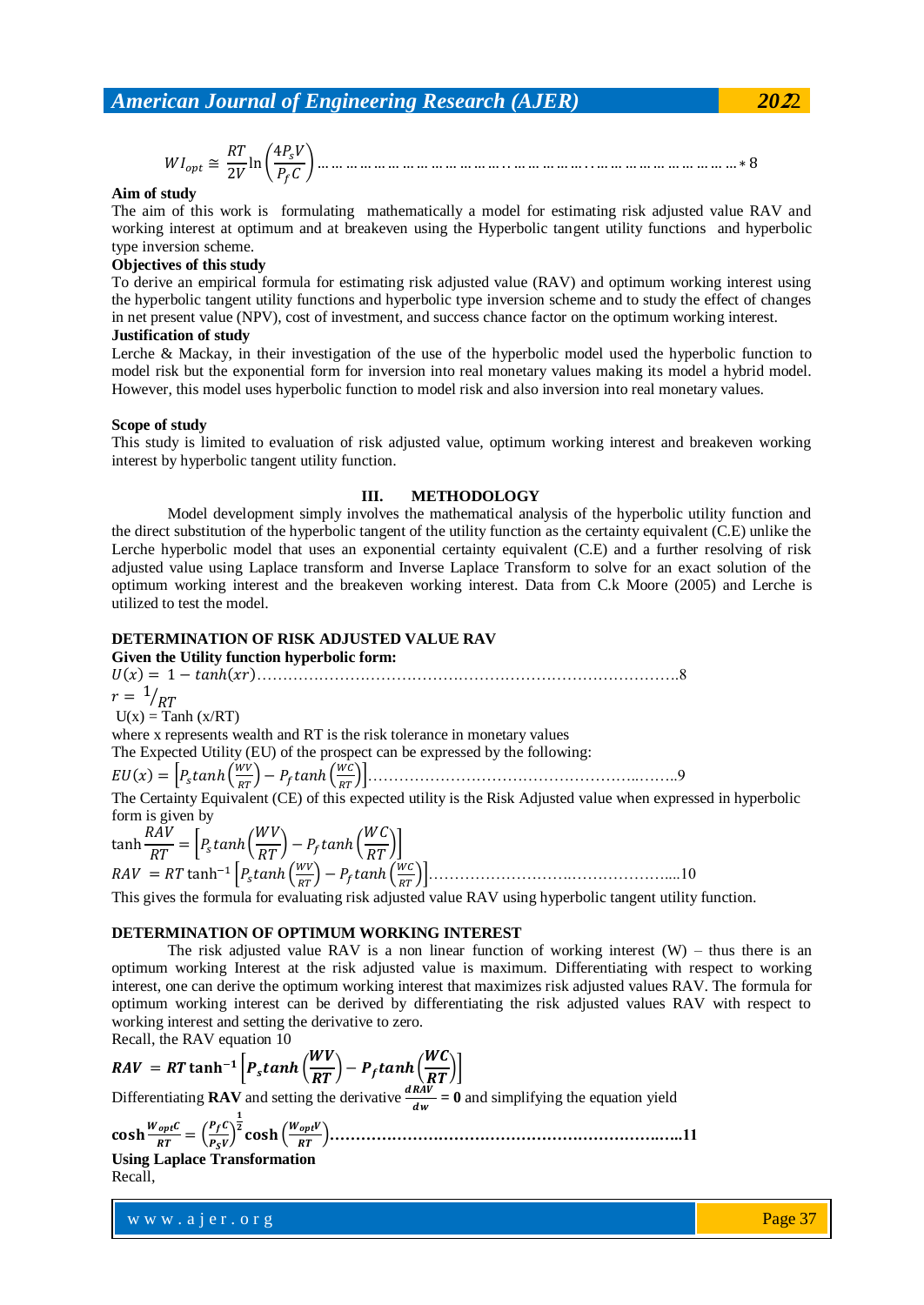$$
L\{F(t)\} = \int_{t=0}^{t=\infty} f(t)e^{-st} dt = F(s) \dots
$$
  
\n
$$
F(t) = \cosh(at)
$$
  
\n
$$
L\{F(t)\} = \int_{t=0}^{t=\infty} (\cosh(at))e^{-st} dt = \frac{s}{s^2 - a^2} \dots
$$
  
\nTherefore, simplifying the Laplace transforms of equation 11 yield solving for S  
\n
$$
\frac{1}{s^2} = \frac{(P_s v)^{\frac{1}{2}} - (P_f c)^{\frac{1}{2}}}{(P_s v)^{\frac{1}{2}} \left(\frac{V}{RT}\right)^2 - (P_f c)^{\frac{1}{2}} \left(\frac{C}{RT}\right)^2} \dots
$$

**Using Laplace Inverse Transformation**

 $L^{-1} \left\{ \frac{1}{\epsilon} \right\}$  = ………………………………………………………………..……………15 Therefore, the inverse transforms of equation 14 yield

 ………………………………………………………………….16

Therefore, optimum working interest  $(W_{opt})$  using hyperbolic tangent utility-type inversion

$$
W_{opt} = \frac{RT^2 \left( (P_s V)^{\frac{1}{2}} - (P_f C)^{\frac{1}{2}} \right)}{(P_s V)^{\frac{1}{2}} (V)^2 - (P_f C)^{\frac{1}{2}} (C)^2}
$$

## **RISK ADJSTED VALUE RAV AT OPTIMUM WORKING INTEREST**

The RAV at optimum can be evaluated by substituting the optimum working in equation 16 into the RAV equation of 10

$$
RAV_{opt} = RT \tanh^{-1} \left[ P_s \tanh\left(\frac{W_{opt}V}{RT}\right) - P_f \tanh\left(\frac{W_{opt}C}{RT}\right) \right]
$$
  
Substituting  $W_{opt}$  of equation into equation 3.3 yield  

$$
RAV_{opt} = RT \tanh^{-1} \left[ P_s \tanh\left(\left(\frac{RT\left((P_sV)^{\frac{1}{2}} - (P_fC)^{\frac{1}{2}}\right)}{(P_sV)^{\frac{1}{2}}(V)^2 - (P_fC)^{\frac{1}{2}}(C)^2}\right)V\right) - P_f \tanh\left(\left(\frac{RT\left((P_sV)^{\frac{1}{2}} - (P_fC)^{\frac{1}{2}}\right)}{(P_sV)^{\frac{1}{2}}(V)^2 - (P_fC)^{\frac{1}{2}}(C)^2}\right)C\right) \right] \dots
$$

## **DISCUSSION:** A NUMERICAL ILLUSTRATION



 $RT = $75$ 

Recall;

## Figure 2a Figure 2b

The figure above illustrate a prospect as was used in Moore (2005), it indicates a projects-with a Net present Value (V) of \$200,000,000 and a cost (C) of \$16,000,000 is required for executing the project, with the assumption that the chance of success  $(P_s)$  is 20%, probability of the project not succeeding  $(P_f)$  is 80% and assuming a risk tolerance (RT) of \$75,000,000. The Expected Value (EV) of this project can be calculated as \$27,200,000. It is expected that the decision maker would execute the project if the company has sufficient financial strength to mitigate in case of an unsuccessful outcome.

Assuming the company wishes to diversify its investment and only has about \$16,000,000 and does not want to invest all of it i.e. 100% working interest in just this prospect and would wish to make funds available for other investment or desire to share the risk with another company interested in investing, the question is at what participation level (working interest) should each company undertake and what will be their breakeven working interest?

w w w . a j e r . o r g w w w . a j e r . o r g Page 38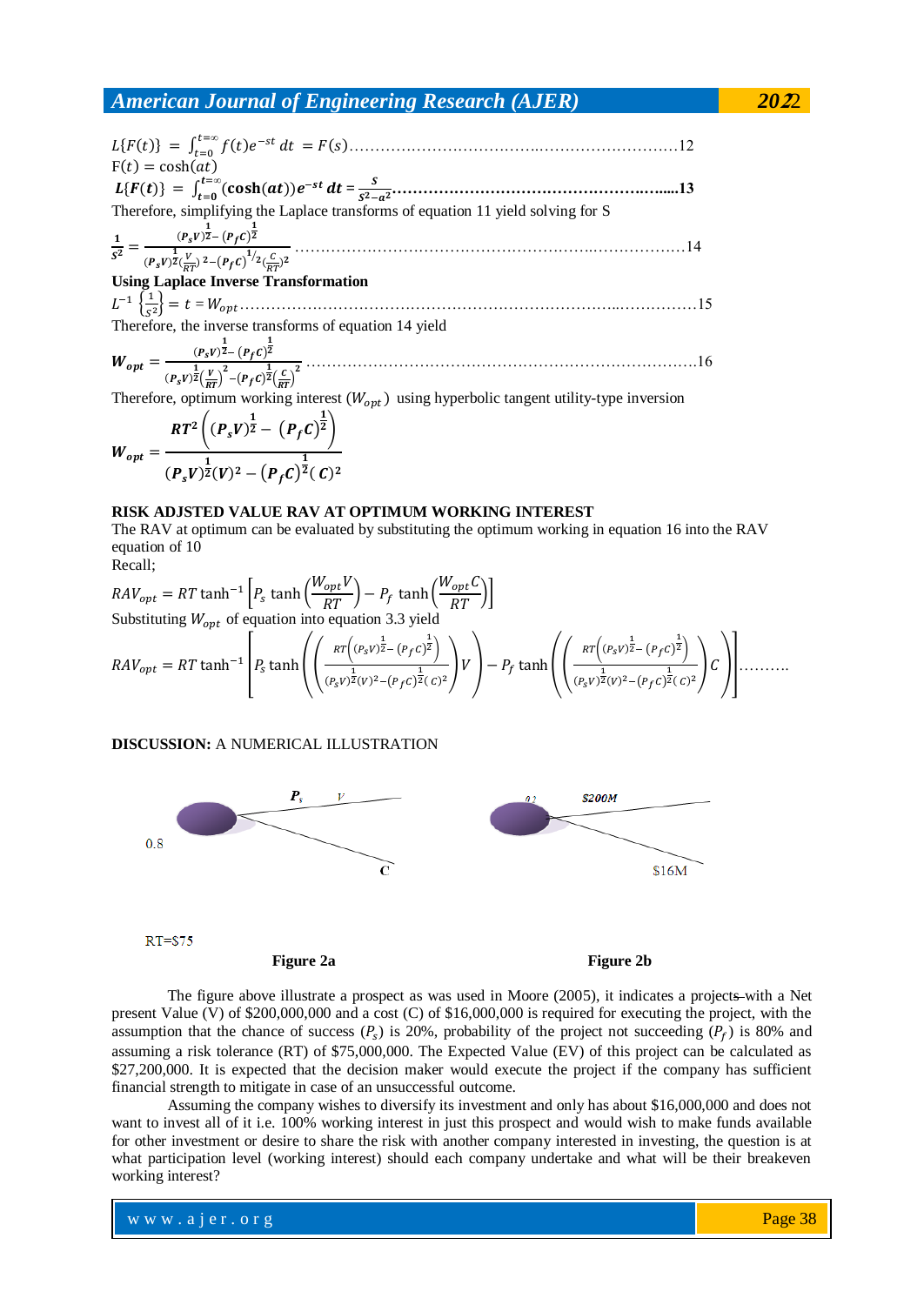For model, the RAV and  $WI_{opt}$  of this prospect can be evaluated using eqn 10 and 16 respectively

$$
Model~WI_{opt} = \frac{\kappa r^2 \left( (P_s v)^{\frac{1}{2}} - (P_f c)^{\frac{1}{2}} \right)}{\left( (P_s v)^{\frac{1}{2}} v^2 - (P_f c)^{\frac{1}{2}} c^2 \right)} = 6.1\%
$$

*Model RAV*<sub>100%</sub> = *RT* tanh<sup>-1</sup> (P<sub>s</sub>tanh ( $\frac{W}{R}$ )  $\frac{WV}{RT}$ ) – P<sub>s</sub>tanh $\left(\frac{WC}{RT}\right)$ ) = \$2247239 For Lerche and Mackey's model, RAV and  $WI_{opt}$  is evaluated using eqn \*1 and \*6 respectively LercheWI<sub>opt</sub> =  $\frac{R}{2}$  $\frac{RT}{2C}$  ln  $\left(\frac{4}{l}\right)$  $\frac{r_{s}r_{s}}{P_{f}c}$  = 47.4% *Lerche RAV*<sub>100%</sub>  $_{WI} = -RT \ln \left( 1 + P_f \tanh \left( \frac{W}{R} \right) \right)$  $\frac{W}{RT}$ ) –  $P_s$  tanh $\left(\frac{WV}{RT}\right)$ ) = \$2280901

## **FURTHER NUMERICAL ILLUSTRATION FROM LITERATURE**

Further examples from literature to investigate model's behaviour and to study the difference between models and Lerche**.** 

**1. Mackey 1995**

|                                   | Prospect 1  | Prospect 2 | Prospect 3 | Prospect 4 | Prospect 5 |
|-----------------------------------|-------------|------------|------------|------------|------------|
| $P_{s}$                           | 0.2         | 0.25       | 0.15       | 0.8        | 0.5        |
| V                                 | 500         | 2000       | 700        | 5          | 140        |
| $\mathcal{C}$                     | 100         | 500        | 100        | 1          | 125.5      |
| RT                                | 1000        | 1000       | 1000       | 1000       | 1000       |
| <b>RAVLERCHE</b>                  | 12.77022914 | $-100.371$ | 5.955067   | 3.807205   | 7.149098   |
| <b>RAV</b> <sub>MODEL</sub>       | 12.68971685 | 105.976    | 5.937441   | 3.799985   | 7.123725   |
| WIOPULERCHE                       | 69.90%      | 18.17%     | 49.56%     | 100%       | 100%       |
| WIOPt <sub>MODEL</sub><br>Table 1 | 43.80%      | 3.54%      | 20.84%     | 100%       | 100%       |

## **2. COZZOLINO 1977**

| Prospect 1          |            |            | Prospect 3                                                                  |            |            |           |
|---------------------|------------|------------|-----------------------------------------------------------------------------|------------|------------|-----------|
| 0.2                 | 0.2        |            | 0.2                                                                         |            |            |           |
| 0.81                | 0.81       |            | 0.403                                                                       |            |            |           |
| 0.19                |            |            | 0.095                                                                       |            |            |           |
| 0.128               |            |            | 0.257                                                                       |            |            |           |
| $-0.053748837$      |            |            | $-0.0244$                                                                   |            |            |           |
| $-0.074092755$      |            |            | $-0.02568$                                                                  |            |            |           |
| 4.98%               |            |            | 20.01%                                                                      |            |            |           |
| 0.08%               |            |            | 1.24%                                                                       |            |            |           |
| <b>WALLS AND CO</b> |            |            |                                                                             |            |            |           |
| Prospect 1          | Prospect 2 | Prospect 3 | Prospect 4                                                                  | Prospect 5 | Prospect 6 | Prospect7 |
| 0.5                 | 0.2        | 0.5        | 0.15                                                                        | 0.3        | 0.8        | 0.2       |
| 40MM                | 100MM      | 35MM       | 45                                                                          | 22         | 14         | 16        |
| 16MM                | 10MM       | 15MM       | 3                                                                           | 4          | 9.5        | 1.4       |
| 25MM                | 25MM       | 25MM       | 25                                                                          | 25         | 25         | 25        |
| 4.912068897         | $-2.47561$ | 4.783585   | 1.033775                                                                    | 2.658242   | 10.15565   | 1.766643  |
|                     |            |            | Prospect 2<br>0.1842<br>0.193<br>$-0.06404$<br>$-0.08028$<br>7.66%<br>0.28% |            |            |           |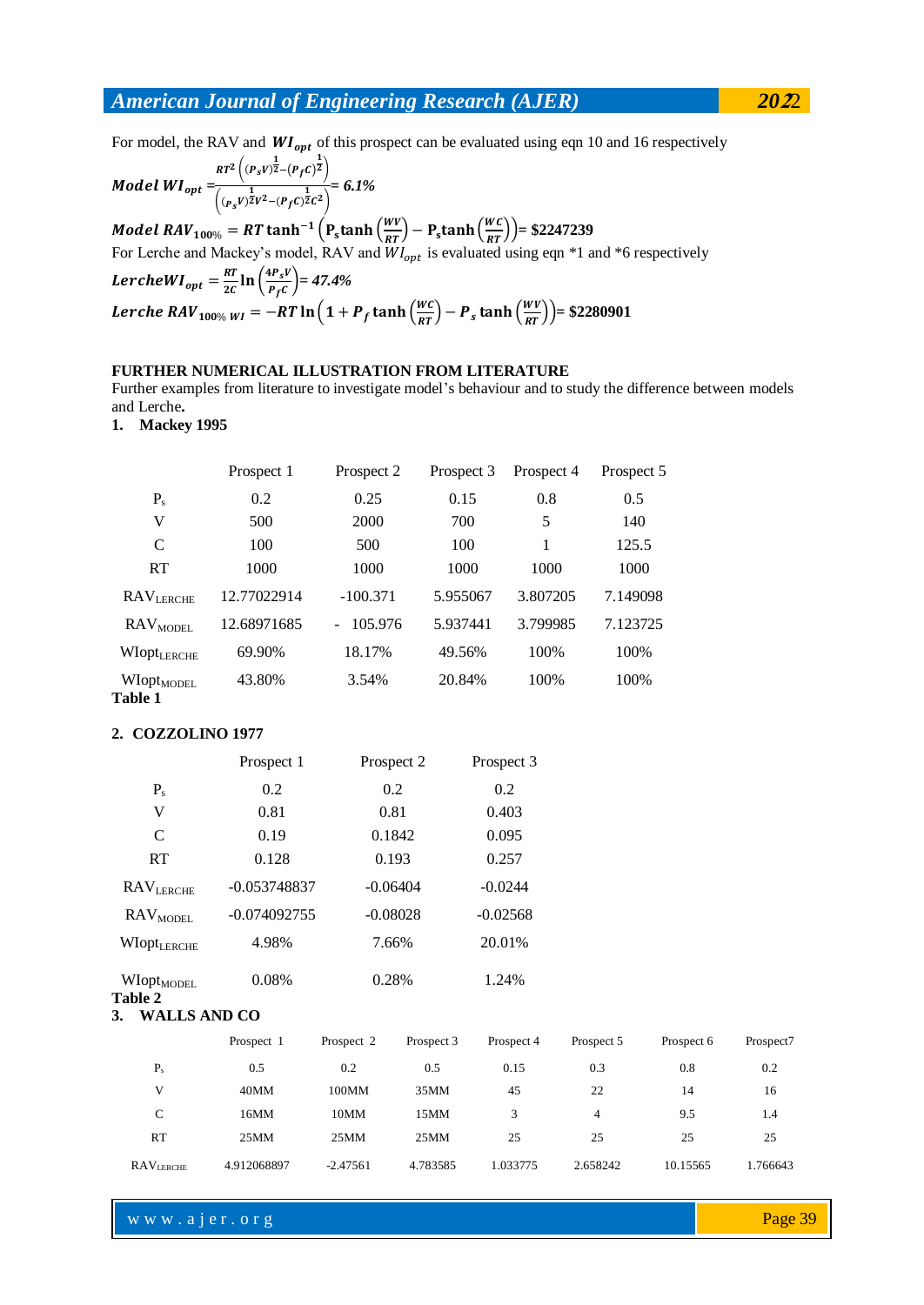| $\mathrm{RAV}_{\mathrm{MDDEL}}$                           | 4.507839865                                                                                                                                                                                                                                                                                                          | $-2.61179$ | 4.398609 | 1.013247 | 2.530402 | 8.678605 | 1.708321 |
|-----------------------------------------------------------|----------------------------------------------------------------------------------------------------------------------------------------------------------------------------------------------------------------------------------------------------------------------------------------------------------------------|------------|----------|----------|----------|----------|----------|
| <b>WIOPULERCHE</b>                                        | 31.25%                                                                                                                                                                                                                                                                                                               | 7.53%      | 34.64%   | 28.47%   | 55.37%   | 100%     | 82.66%   |
| WIOPt <sub>MODEL</sub><br>Table 3                         | 15.97%                                                                                                                                                                                                                                                                                                               | 2.31%      | 20.03%   | 11.93%   | 46.01%   | 100%     | 100%     |
| At breakeven, $RAV = 0$                                   | <b>BREAKEVEN WORKING INTEREST</b><br>At break even risk adjusted value is $0$ (RAV=0).                                                                                                                                                                                                                               |            |          |          |          |          |          |
| <b>Using Laplace transform</b><br>Given a function $f(t)$ |                                                                                                                                                                                                                                                                                                                      |            |          |          |          |          |          |
|                                                           |                                                                                                                                                                                                                                                                                                                      |            |          |          |          |          |          |
|                                                           | Simplifying with $1 = P_s + P_f$ to get an equation for $\frac{1}{s^2}$ , the Laplace transform of equation 1-1 yield                                                                                                                                                                                                |            |          |          |          |          |          |
|                                                           |                                                                                                                                                                                                                                                                                                                      |            |          |          |          |          |          |
|                                                           | <b>Using Laplace Inverse Transformation</b>                                                                                                                                                                                                                                                                          |            |          |          |          |          |          |
|                                                           | $L^{-1}\left\{\frac{1}{2}\right\} = t = WI_{\textcircled{}}$ $\frac{1}{4}$ and $\frac{1}{4}$ and $\frac{1}{4}$ and $\frac{1}{4}$ and $\frac{1}{4}$ and $\frac{1}{4}$ and $\frac{1}{4}$ and $\frac{1}{4}$ and $\frac{1}{4}$ and $\frac{1}{4}$ and $\frac{1}{4}$ and $\frac{1}{4}$ and $\frac{1}{4}$ and $\frac{1}{4}$ |            |          |          |          |          |          |
|                                                           | Therefore, the Breakeven working Interest (RAV=0) is given as                                                                                                                                                                                                                                                        |            |          |          |          |          |          |
|                                                           |                                                                                                                                                                                                                                                                                                                      |            |          |          |          |          |          |
|                                                           | The breakeven working interest formulae above shows a form of resemblance to the optimum working interest                                                                                                                                                                                                            |            |          |          |          |          |          |

which is expected. It is directly proportional to the square of risk tolerance RT same as model's Optimum working interest.

Below is a plot of breakeven working interest against risk tolerance



**FIGURE 2 Breakeven working interest WI versus Risk Tolerance in \$MM).**

*Breakeven working interest has to constrained at 1 (100%).*

Considering the parameters given in the numerical illustration of Figure 2b. A plot of the breakeven working interest against risk tolerance is made in figure 2 Again it can be noted that breakeven working interest increases with the risk tolerance this implies that the larger the risk tolerance value, the greater will be the breakeven working interest that should be taken in the project. The plot tends to curve initially at low risk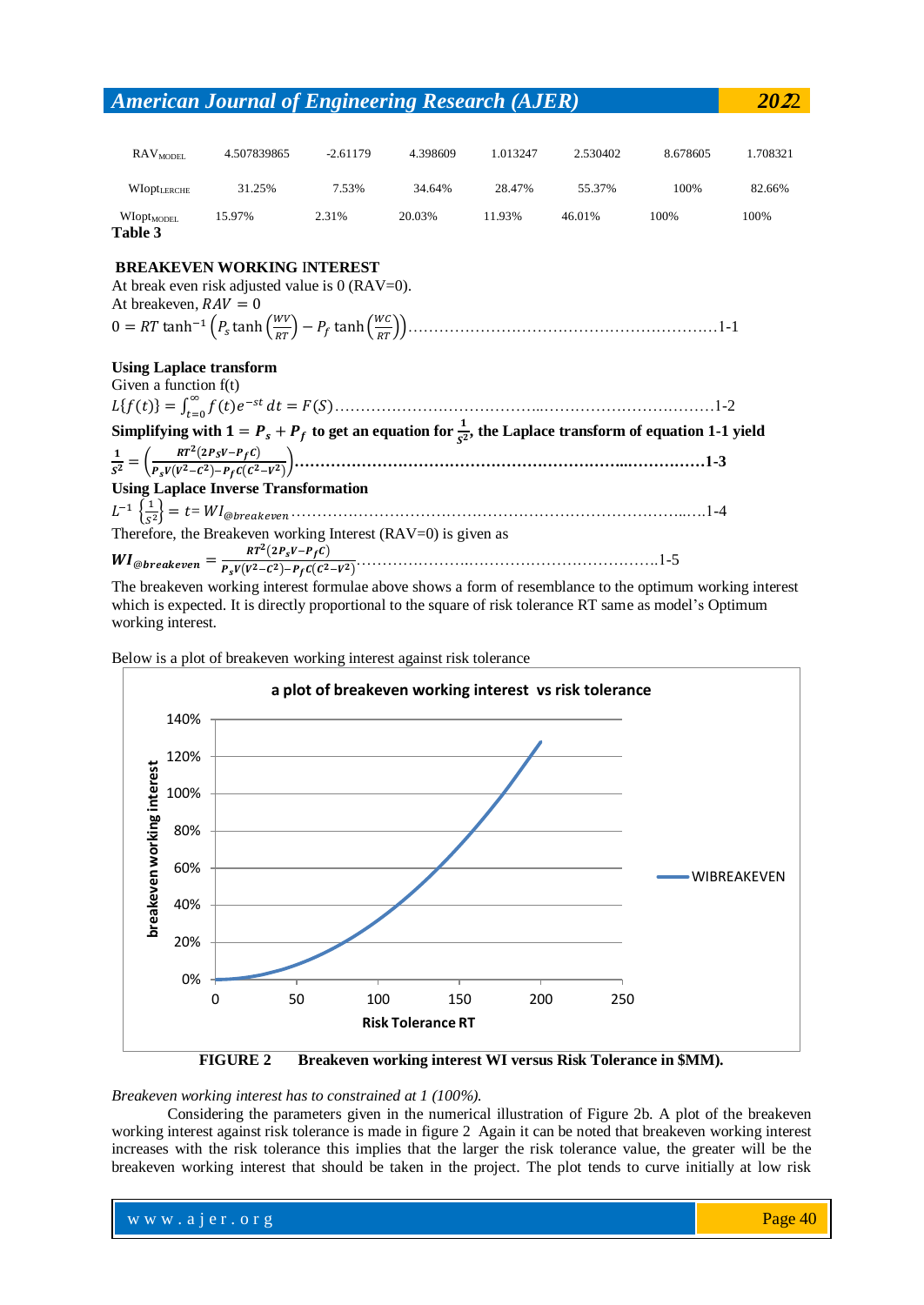tolerance value i.e. it is only proportional and linear at a much higher risk tolerance which is similar to the behavior exhibited by the optimum working interest.

## **Risk Adjusted Values RAV**



**tolerance (labeled on each curve in \$MM) for model.**

Note that the *RAV* has positive and negative values until *RT* crosses about \$65 MM, when any working interest up to 100% will be profitable. Model risk RAV formula was used with the data in the numerical illustration in figure 2b

With the parameters used in the illustration in Figure 2b, the plot of risk adjusted value (RAV) versus Working Interest for this portfolio at different risk tolerance RT is shown in figure 3. The risk adjusted values RAV increases with the working interest WI up to certain maximum value and start to decrease, the value of the working interest at which the risk adjusted value RAV is maximum is the Optimum working interest  $WI_{opt}$ . the decrease in the risk adjusted value RAV continues to negative. However, with increasing working interest above the optimum the risk adjusted values starts to decrease.

Also, it is important to note from the plot that for project with RT=\$75MM at up to 100% participation level (working interest) the risk adjusted value RAV is still positive this implies that a full participation of such prospect will not be regarded as too risky by the decision maker since it is still within the company's risk capacity while at risk tolerance of \$50MM above 80% working interest, the RAV tend towards negative and becomes too risky to undertake. In contrast, at risk tolerance of \$20MM above 30% working interest the RAV is already negative making the project too risky for the firm at participation levels greater than 30%.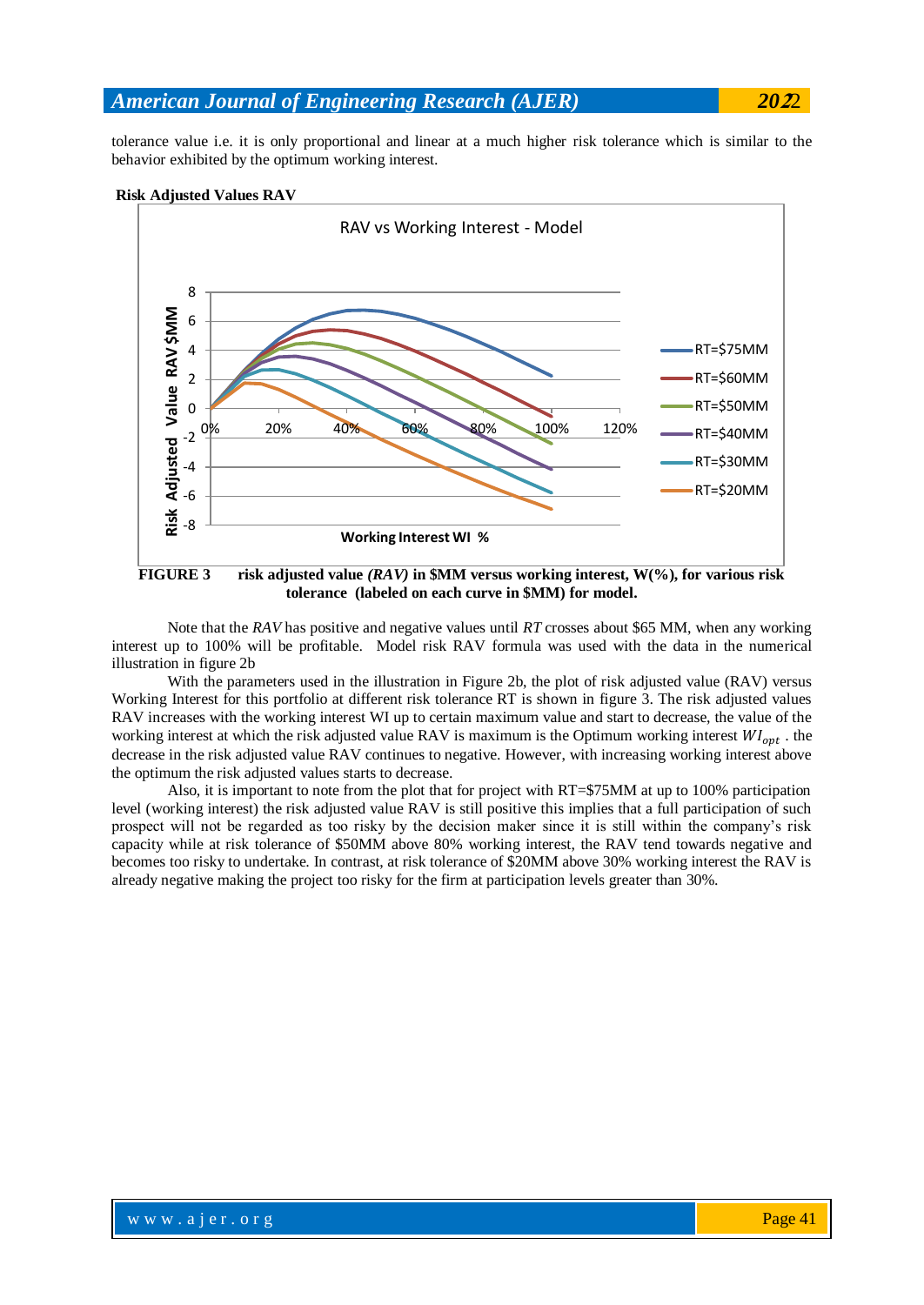



**FIGURE 4 working interest, WI(%) versus** *Net present value NPV* **in \$MM for model \*Net Present Value represented as 'V' on the table above.**

From the graph above it can seen that the optimum working interest increases with increase in the Net Present Value NPV and then reaches a certain maximum value and start to fall which is obviously an anomaly to the rule of thumb for investor behavior in an high gain situations. In high gain situations, the Optimum working Interest should increase with increasing gains i.e the more the gains, the more Investor should undertake. A possible explanation to this anomaly is that the Hyperbolic Models are based on minimizing variances, an index of uncertainty.



**COMPARISON OF MODEL TO LERCHE MODEL Comparison for risk adjusted values RAV**

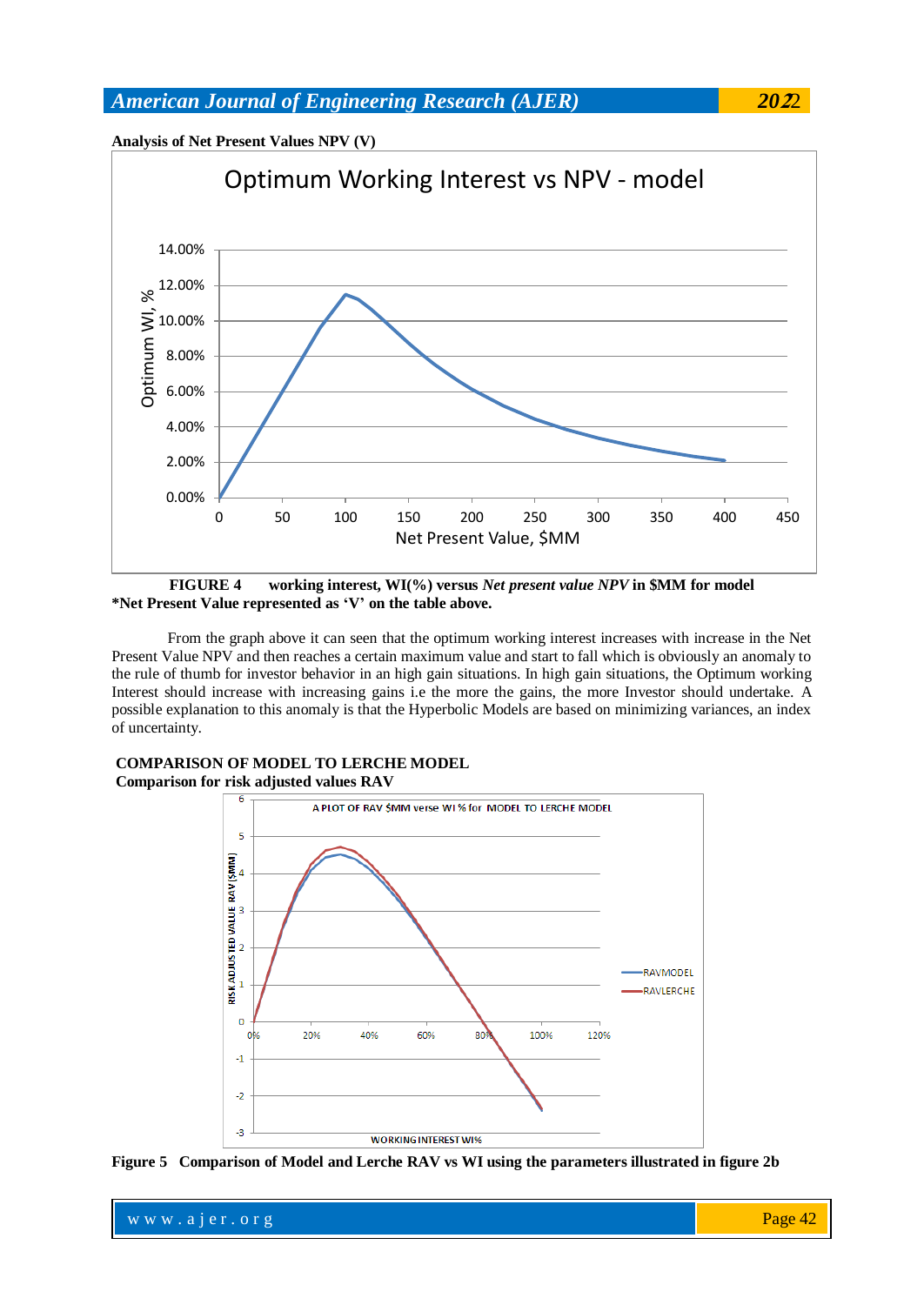At a fixed Risk Tolerance, comparison of the plot in figure 6 shows that model is more conservative than Lerche model in its estimates of risk adjusted values RAV as working interest increases i.e. Lerche model is more exaggerative. The maximum value of RAV which gives the optimum working interest tends to be achieved faster for model compare to that of Lerche model. Above the optimum working (RAV max), the RAV tend to decrease faster with working interest for this model comparable to Lerche model.



**Justification of model's smaller values of** 





**Figure 6b Plot of optimum working WI (%) vs square of risk tolerance RT (\$MM)**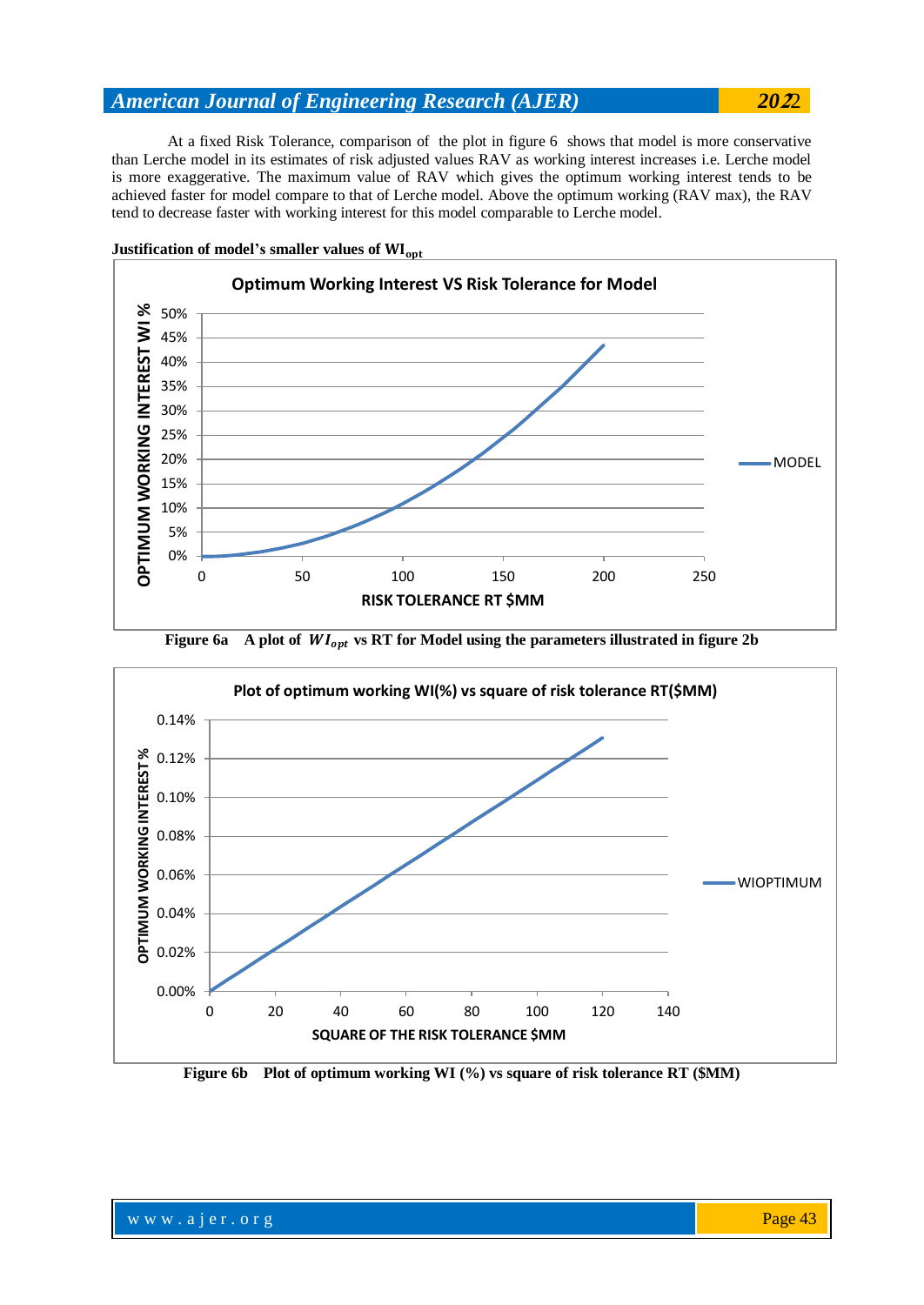

Figure 6c Comparison of Model and LercheWI<sub>opt</sub> vs RT using the parameters illustrated in figure 2b

A careful study of the results given in the numerical illustrations in section of discussion and the plots shown in the figures above, it can be observed that the values obtained for optimum working interest  $WI_{opt}$  for a given risk tolerance RT is small when compare to Lerche model. This can be better explained mathematical this way;

For instance, consider the equation;

where Y is between 0 and 1, X is a positive variable while  $K_1 \& K_2$  are constant of proportionality. From the equation 2-12 and 2-14  $K_2$  is greater than

It is this constant of proportionality  $K_1$  and K that multiplies with the variables  $X^2$  and X to obtain Y, hence for equation 2-11 Y will be small and large for equation 2-13 i.e small value of  $K_1$  yield small values of Y in comparison to larger value  $K_2$  which invariably yield larger Y.

Now when the equation 2-11 is compared to the optimum working interest equation

 and *=* Y= X=RT and ………………………………………………………………..…………....2-15

Since from equation 2-11  $K_1$  small, therefore the values of WI<sub>ont</sub> will be small In contrast, for Lerche model where;

Y = XK<sub>2</sub> and 
$$
WI_{opt} = \frac{RT}{2C} \ln \left( \frac{4P_SV}{P_fC} \right)
$$
  
Y=WI<sub>opt</sub>, X=RT and K<sub>2</sub> =  $\frac{1}{2C} \ln \left( \frac{4P_SV}{P_fC} \right)$ 

…………………………………………………………………………….2-16

Since  $K_2$  is larger than  $K_1$ , the values of WI<sub>ont</sub> for equation 4.16 will always be larger than that obtained in equation 2-15.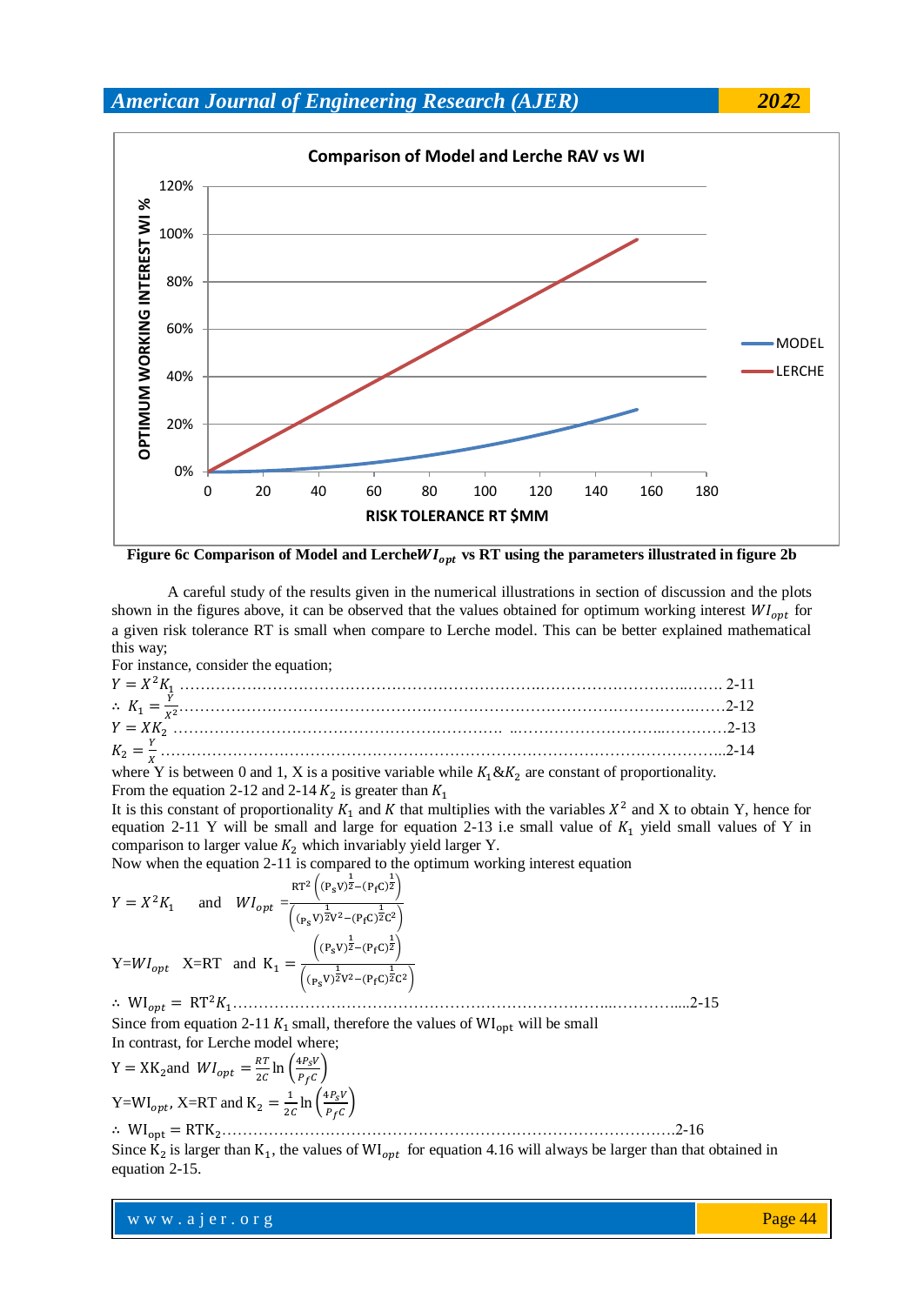## **NOTE:**

 From the explanation above, the constant of proportionality K gives the reason why the optimum working interest  $\text{WI}_{opt}$  for model is and will always be smaller than that obtained from Lerche model, hence, justifies the smaller values of optimum working interest  $WI_{opt}$  obtained for model in comparison to Lerche model shown in both numerical and graphical illustrations. Same explanation applies to the breakeven working interest WI<sub>breakeven</sub>



## **Comparison for Net Present Values NPV**

Figure 7 Comparison of Model and LercheWI<sub>ont</sub> vs NPV using the parameters illustrated in figure

## **IV. CONCLUSIONS**

The following conclusions can be drawn from this study.

This work investigated the hyperbolic tangent utility function model in accounting for individual investor risk preferences and explored the use of hyperbolic inversion of the hyperbolic utility function obtained in estimating risk adjusted value RAV.

It determines the optimum and breakeven working interest. It also shows how the optimum working interest changes with cost of investment and net present value NPV factor of a project.

Overall, it was discovered that optimum working interest is only very sensitive when the inputs are overly optimistic this occurs when probability of success (Ps) is too high, probability of failure (Pf) is too low.

## **V. RECOMMENDATIONS**

- Further work should be done how risk adjusted values RAV may be used by government to optimize the size of individual blocks in licensing offerings.
- On a National Level, it will be interesting to conduct a Risk Adjusted Value Analysis of the current Joint Venture participation arrangements (60/40) of the Oil Nationals like the NLNG and determine the impact on Government/Operator profitability.
- The use of the hyperbolic model in accounting for individual investor risk preferences has not been rigorously investigated as Cozzolino did for the Exponential Model in his 1977 study.
- Further work is required to determine whether the risk adjusted value RAV for Hyperbolic model is a better predictor for market values than Exponential model.